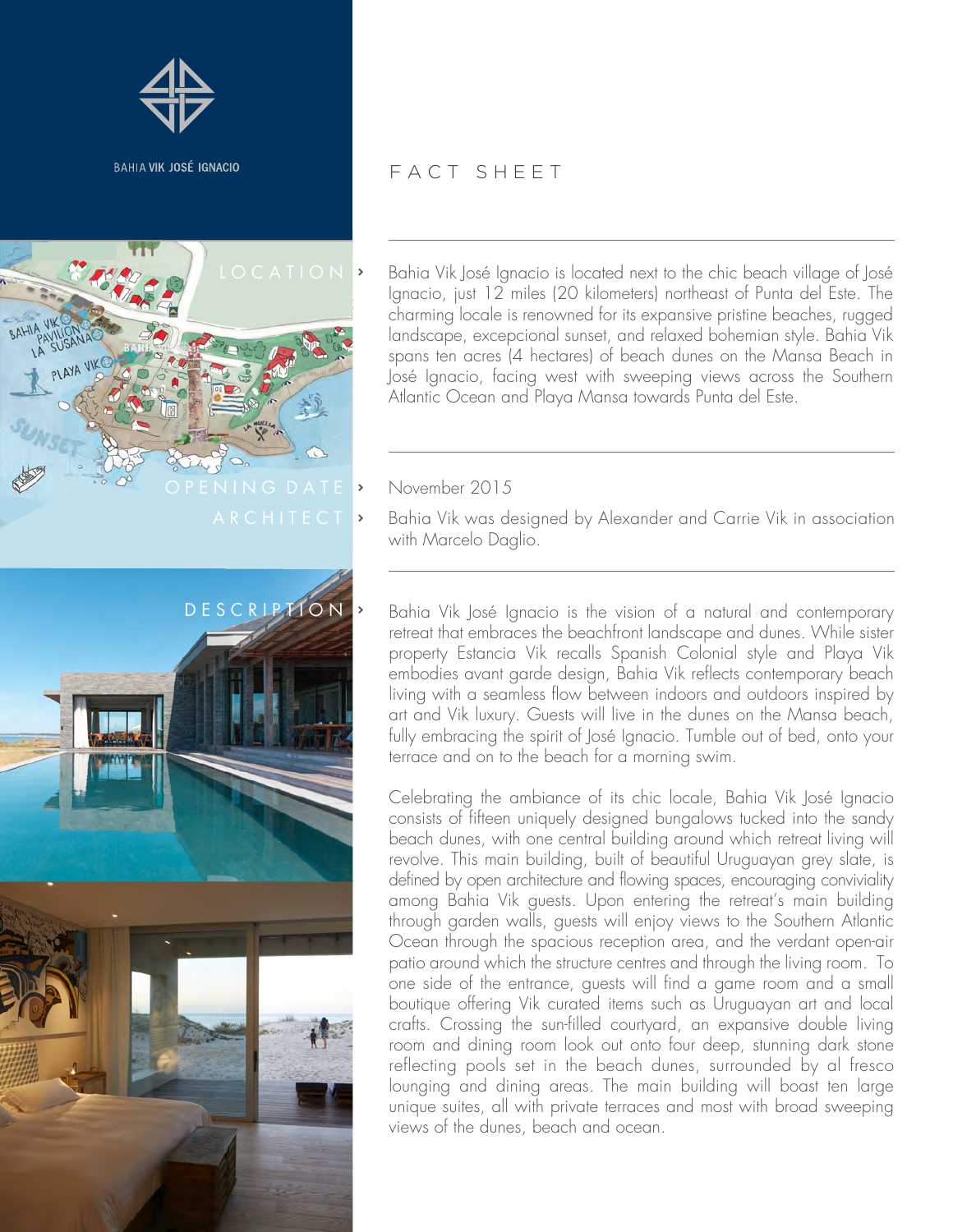

## S U S T A I N A B I LI T Y



There are 49 rooms between Bahia Vik's main building and its collection of beachfront bungalows. Two bungalows house five bedroom suites, one three suites, one four suites and eleven contain two bedrooms plus a living area. Each of these private beachfront spaces has a separate bathroom for each individual suite. Each of the bungalows features distinct exteriors, art-filled interiors and a unique design scheme. Tucked into the breezy José Ignacio beach dunes, each bungalow design intentionally blends the interior and exterior to encourage maximum enjoyment of nature. Natural dunes covered in swaying beach grasses and other local flora will divide the bungalows from one another, providing privacy for bungalow guests.

Bahia Vik José Ignacio's sister properties, Playa Vik José Ignacio and Estancia Vik José Ignacio, are located approximately 550 yards (500 meters) along the beach and five miles (eight kilometers) from the new retreat, respectively. The three properties will work in tandem, offering two distinct beachfront experiences at Playa Vik and Bahia Vik, complimented by Estancia Vik, the traditional countryside ranch retreat in Jose Ignacio's rolling hills. The unique juxtaposition of landscapes was the inspiration behind the neighboring properties, allowing guests to experience the incredible diversity of Uruguay.

As an extension of the Vik Retreats collection, artist involvement is again an important focus at Bahia Vik, where a wide range of contemporary Uruguayan and international artists created site-specific installations for each retreat space. While the work of several beloved artists featured at neighboring retreats Estancia Vik and Playa Vik will reappear at Bahia Vik, many new talents will debut as well, giving the latest Vik Retretas its own distinctive aesthetic, more contemporary in nature.

In keeping with Vik Retreats' philosophy and celebration of Uruguay's beautiful landscape, Bahia Vik employs environmentally friendly practices. The design of Bahia Vik has focused on minimizing the need for energy use by maximizing natural resources to heat, cool and ventilate. The property operates in an environmentally- conscious manner through its extensive use of water collection and recycling, solar technologies, and intelligent energy efficiency systems.

Dining amenities at Bahia Vik highlight the surrounding terroir through use of locally-grown and produced ingredients and a continued emphasis on authentic Uruguayan cuisine. Guests are encouraged to dine on the expansive outdoor terrace by one of the pools or in the open-air patio or dining room. Guests enjoy tradicional Uruguayan barbeque, fresh fish and seafood, locally grown fruits and vegetables and homemade breads and pastries all prepared by the property's talented chef. Of course, meals will be enhanced by the exceptional VIK wine produced and bottled at Bahia Vik's sister vineyard property, VIK in Millahue, Chile.